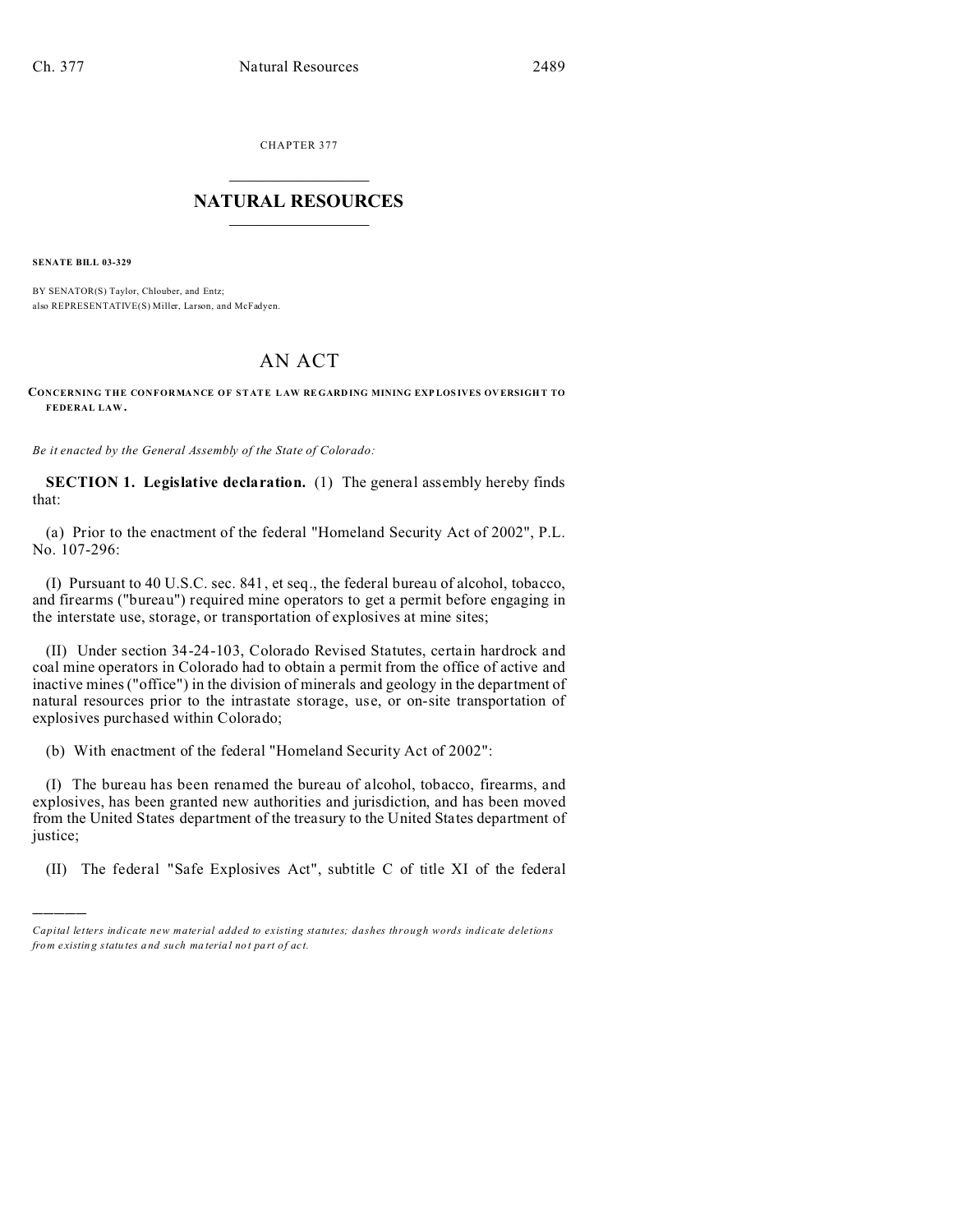2490 Natural Resources Ch. 377

"Homeland Security Act of 2002", requires, among other things, that anyone who uses, stores, or transports explosives at any mine site must obtain an explosives permit from the bureau regardless of where the explosives were purchased, used, stored, or transported.

(2) The general assembly hereby determines that some of the office's explosives permitting system is duplicative of the bureau's explosives permitting system established in the federal "Safe Explosives Act".

(3) The general assembly therefore declares that:

(a) Consistent with the office's duty to provide for permitting for the storage and use of explosives until a federal permit is required by law, it is in the state's best interest to eliminate this duplicative state explosives permitting system; and

(b) To ensure that certain mines in Colorado continue to store, transport, and use explosives at mine sites in a manner that protects the public health and safety, the office should be authorized to enter into agreements with the bureau and other federal agencies, consistent with their statutory authorities, to allow the office to provide certain mine site explosives inspections and other explosives assistance to such federal agencies.

**SECTION 2.** 34-24-103 (1), (2), (3), (5.5), and (6), Colorado Revised Statutes, are amended to read:

**34-24-103.** Explosives and diesel permits - fund. (1)  $(a)$  It is unlawful for any operator to store, transport, or use explosives without first obtaining a permit from the office of active and inactive mines. Such permit shall be nontransferable, shall be valid until the end of the three-year period in which it is issued, and may be renewed on or before the end of such three-year period. The office of active and inactive mines is authorized to establish such three-year periods so as to coordinate with the renewal dates for federal permits. TO PROTECT THE PUBLIC HEALTH AND SAFETY FROM THE IMPROPER STORAGE, TRANSPORTATION, AND USE OF EXPLOSIVES AT MINE SITES, THE OFFICE OF ACTIVE AND INACTIVE MINES IS AUTHORIZED TO ENTER INTO AGREEMENTS WITH THE UNITED STATES BUREAU OF ALCOHOL, TOBACCO, FIREARMS, AND EXPLOSIVES AND OTHER AUTHORIZED FEDERAL AGENCIES, CONSISTENT WITH THEIR STATUTORY AUTHORITIES, TO PROVIDE EXPLOSIVES INSPECTION AND OTHER EXPLOSIVES ASSISTANCE TO SUCH FEDERAL AGENCIES REGARDING MINE SITE EXPLOSIVES STORAGE, TRANSPORTATION, AND USE.

(b) (I) Notwithstanding any provision of this section to the contrary, the office of active and inactive mines may issue transitional explosives permits, for periods of less than three years and for fees that are proportionately lower than the fees stated in paragraph (b) of subsection  $(5.5)$  of this section, to the holders of current and valid federal permits for the purpose of coordinating the renewal dates of state and federal permits. On or before the expiration date of such transitional permits, the holders thereof may apply for three-year permits upon payment of the fees specified in paragraph (b) of subsection (5.5) of this section.

(II) Nothing in this paragraph (b) shall be construed to waive any otherwise applicable requirement or condition upon the granting of a permit under this article.